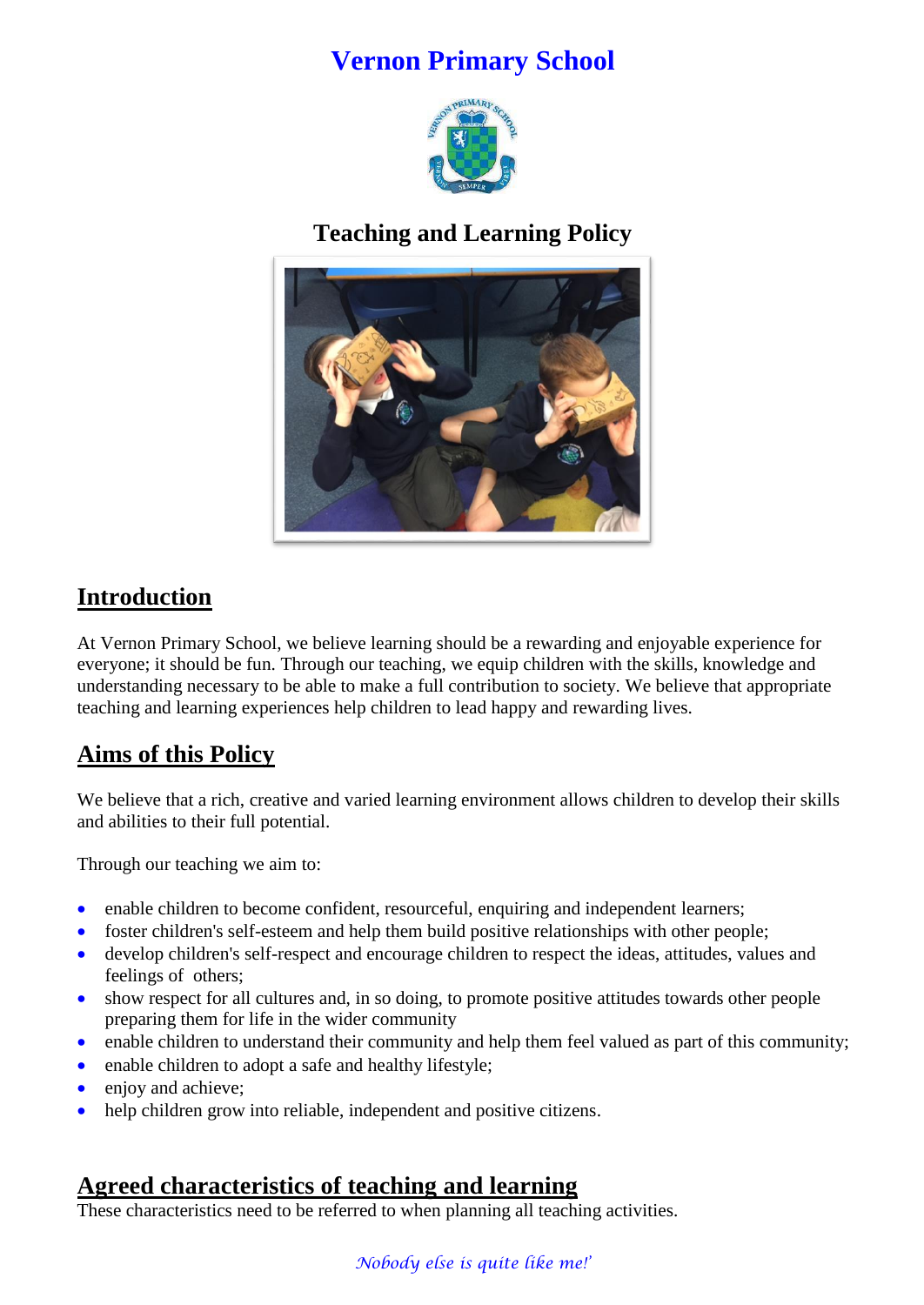#### **Effective Learning**

#### The Learning environment should:

- be Self-Servicing, to enable pupils to take increasing responsibility for the organisation and care of learning resources;
- use available space and learning resources to their best advantage;
- have the necessary resources for learning which are effectively stored and accessible;
- have interactive and stimulating displays;
- have displays of every child's work throughout the year to celebrate achievement;
- be governed by an agreed set of rules for all activities;
- foster co-operative and collaborative learning and good working relationships;
- provide regular opportunities for pupils to develop their ideas through independent inquiry including extension/consolidation activities;
- set a standard of quality which provides pupils with high expectations, positive attitudes, role models;
- have the flexibility to adapt to whole class, group and individual learning;
- enable pupils to use ICT effectively as an aid to learning.
- be safe and caring so that children are made to feel secure;
- should reflect the principles of Mind Friendly Learning.

#### **Pupils' Learning should:**

- interest and excite the learner.
- offer planned and sequential opportunities to work individually as a member of a co-operative group. It should enable them to play an increasing role in planning and organising their learning;
- involve quality interaction with the teacher;
- enable them to have first hand experience and engage in investigative work rather than be passive recipients of a body of knowledge. It should enable them to communicate their findings in a variety of ways and produce work for a variety of audiences;
- offer practice and application of knowledge/skills/concepts gained. It should involve the sequential acquisition of basic skills; time limits and support in working under pressure of time;
- involve the selection of appropriate materials and tools;
- use modern technology as an aid to learning;
- be planned according to the outcomes of assessment;
- be long-lasting, it contains regular planned re-enforcement;
- be celebrated, encouraged and rewarded;
- develop self-esteem;
- offer opportunities for pupils to learn in different ways which best suit them.

#### These include:

- Investigation, problem solving, research and finding out;
- group work;
- pair work;
- independent work;
- whole-class work;
- use of laptops and I-Pads;
- visits to places of educational interest;
- creative activities;
- watching appropriate media clips and responding to musical or recorded digital material;
- debates, role-plays, oral presentations and dramatic techniques;
- designing and making things;
- participation in athletic or physical activity

We encourage children to take responsibility for their own learning; to be involved as far as possible in reviewing the way they learn; and to reflect on how they learn, what helps them learn and what makes it difficult for them to learn.

#### **Effective teaching**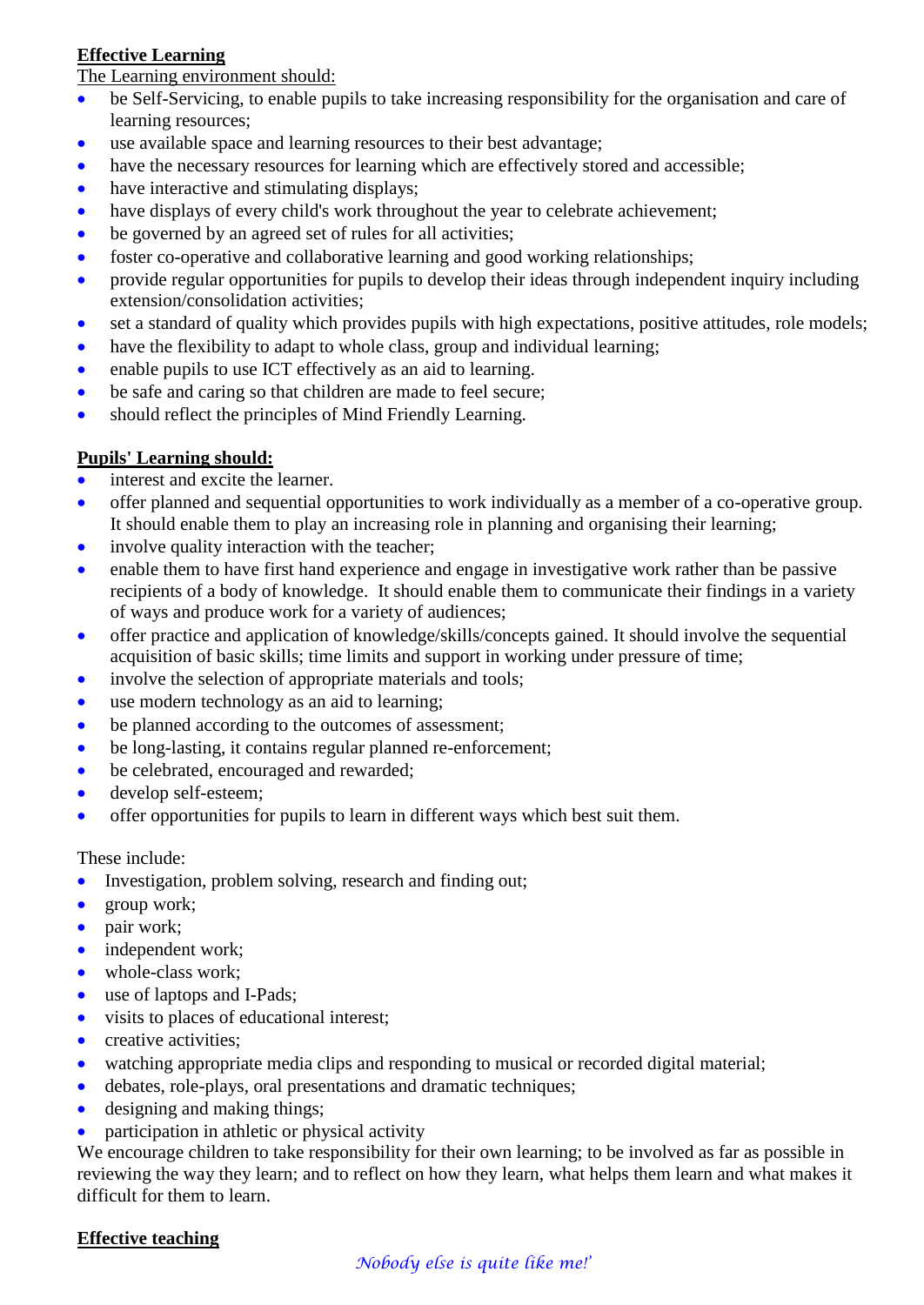When teaching, we focus on motivating the children and building on their skills, knowledge and understanding of the curriculum. We use the school curriculum long-term plans (curriculum maps) to guide our teaching. These set out the aims and objectives of the school and details what is to be taught to each year group.

We base our teaching on our knowledge of the children's attainment. Our prime focus is to develop further the knowledge and skills of the children. Effective teaching offers the challenge to move children on to the next step of their achievement. It must build on prior knowledge. We strive to ensure that all tasks set are appropriate to each child's level of ability. When planning work for children with special educational needs and/or disabilities, we give due regard to information and targets contained in the year group's provision map, as well as individual focus plans. We have high expectations of all children, irrespective of ability, race, gender, age or achievement and we believe that their work here at Vernon Primary School is of the highest possible standard.

*(Where references are made to "teachers" in this document, this also encompasses teaching assistants.)*

#### **The Teacher should:**

- maintain positive and acceptable behaviour through mutual respect. We make a special effort to establish good working relationships with all children in the class. We treat the children with kindness and respect. We treat them fairly and give them equal opportunity to take part in class activities. All our teachers follow the school policy with regard to behaviour and classroom management. We discuss and agree with children the class code of conduct. We expect all children to follow the rules that we jointly devise to promote the best learning opportunities for all. We praise children for their efforts, and by so doing, we help to build positive attitudes towards school and learning in general. We insist on positive behaviour at all times. When children make inappropriate choices, we follow the guidelines for sanctions as outlined in our school behaviour policy.
- be flexible by using different teaching styles based on the task and the needs of the children;
- be aware of the model of learning he/she present to pupils;
- have good curriculum knowledge and be clear on the skills, concepts and attitudes which are the goals of the learning process;
- engage in well-timed interventions and deploy effective higher-order questioning techniques;
- have clear lesson objectives which are passed on to the pupils; our lessons are planned around these learning objectives. We take these objectives from the National Curriculum 2014. Our lesson plans contain information about the tasks to be set, the resources needed, and the way we assess the children's work. We evaluate all lessons so that we can modify and improve our teaching in the future;
- be able to assess children's learning within a lesson, adapt to their current learning needs and devise assessment strategies related to agreed school policies, maintaining effective records of their plans and outcomes. All teaching should value and have high expectations of every pupil, systematically engage in focused teaching;
- design challenging and differentiated learning tasks using stimulating resources, both for individual activities and collaborative group work;
- set targets for the children in each academic year. We review the progress of each child during and at the end of the academic year and set revised targets;
- aspire to make time for all pupils;
- value and promote partnership between home and school;
- form positive professional relationships as part of a team;
- ensure that all teaching is carried out with due regard to our Health and Safety Policy and Safeguarding Procedures and Policies. We ensure that all tasks and activities that the children do are safe. When we plan to take children out of school, we first inform the EVC and then parents to obtain their permission.

### **The Role of Governors**